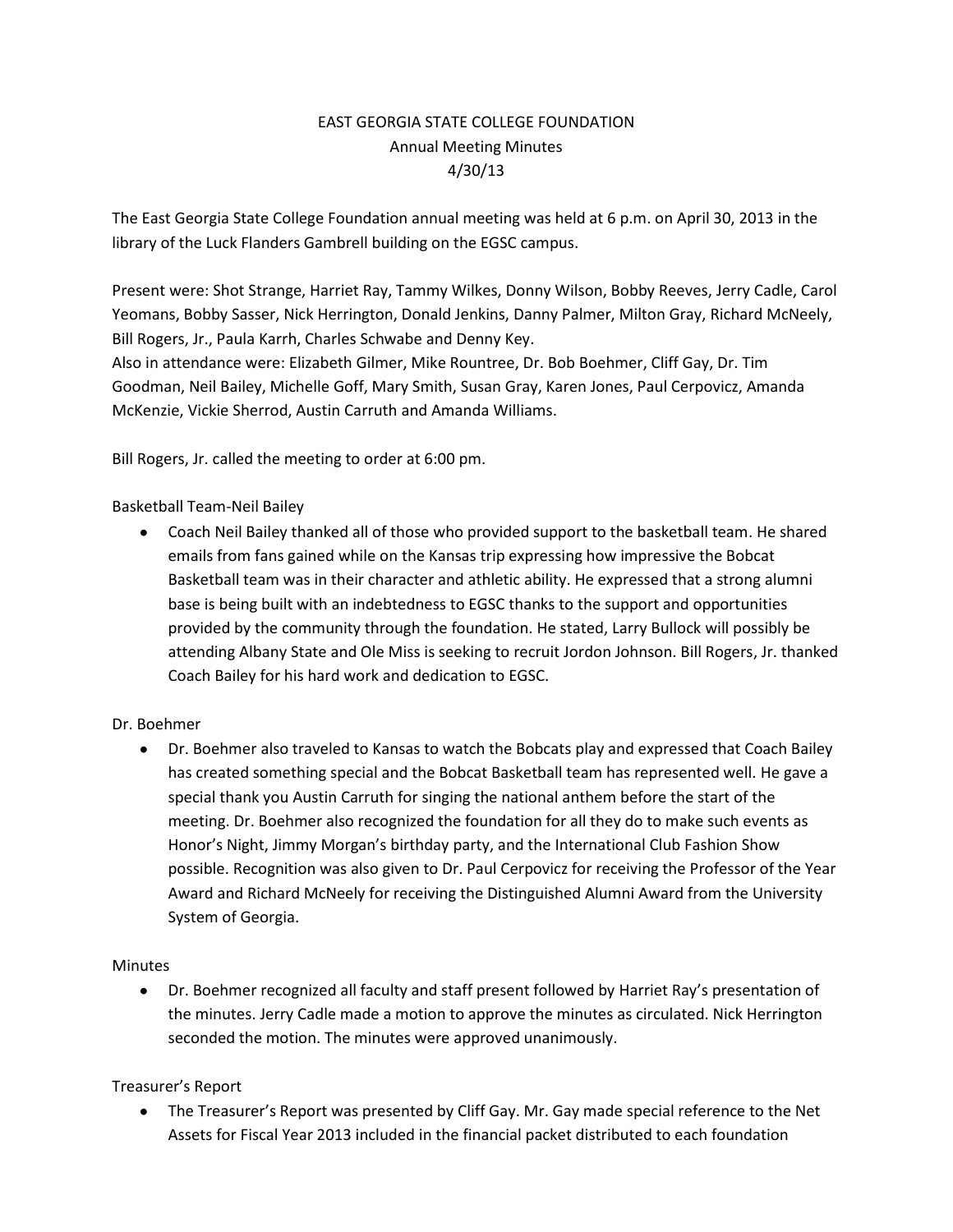member. A motion to approve the treasurer's report was made by Richard McNeely. Milton Gray seconded the motion. The treasurer's report was approved unanimously.

## **Scholarships**

Elizabeth Gilmer presented information regarding scholarships. A collaborative effort between Cliff Gay and Elizabeth Gilmer was made on how scholarships funds would be allocated to students for the upcoming semester. Karen Jones gave an explanation of the scholarship awards and made reference to the scholarship committee consisting of herself as well as Elizabeth Gilmer, Amanda McKenzie, Natasha Mason, and Sebastian Verdis. Thus far scholarships have been limited to Swainsboro students only. The idea of expanding scholarships to Statesboro students was mentioned but tabled for discussion with the scholarship committee at a later date. Motion to approve the scholarships for fall 2013 was made by Denny Key. A second was made by Donald Jenkins with unanimous approval.

## Gift Acceptance Policy

Elizabeth Gilmer presented the Fundraising and Gift Acceptance Policy for approval. Bobby Reeves made a motion to approve the acceptance of the policy. Paula Karrh seconded the motion. The policy was approved unanimously.

## Investments

The question of whether of not to remain with Suntrust was raised. Gilmer stated that most  $\bullet$ institutions of our size are invested with Suntrust . There is approximately \$187,000 in a short term fund. The discussion of investmest funds was tabled until a review of previous minutes is performed.

#### Nominating Committee Report

The nominating committee report was given by Bill Rogers, Jr. Rogers will resign as Chairman of the Foundation Board. Denny Key has been nominated as the new Chair. Motion to approve was made by Shot Strange. Tammy Wilkes seconded the motion. Approval to appoint Key as the new Chair was approved unanimously. He will serve as chair at the next Foundation meeting.

#### Thigpen Property

Dr. Boehmer discussed the 93 acres on Thigpen Dr. The foundation continues to hold the option on the property through March 2014. The idea of a private partnership between the college and the potential builders has been explored but the USG has not approved those types of relationships. The vice chancellor has a positive outlook on this arrangement considering such an arrangement could help to quickly expand housing, keep debt low, provide good quality housing, be beneficial to the developer and puts us on the leading edge in regards to housing. Jerry Cadle stated a small portion of the property has been sold to Altamaha EMC. The entrance is currently being built and will look similar to the Deer Creek subdivision near the Country Club, with biking trails, walking paths, and a sidewalk. The foundation is committed to pay taxes only on what has been paid thus far. The entrance has not increased the value of the property.